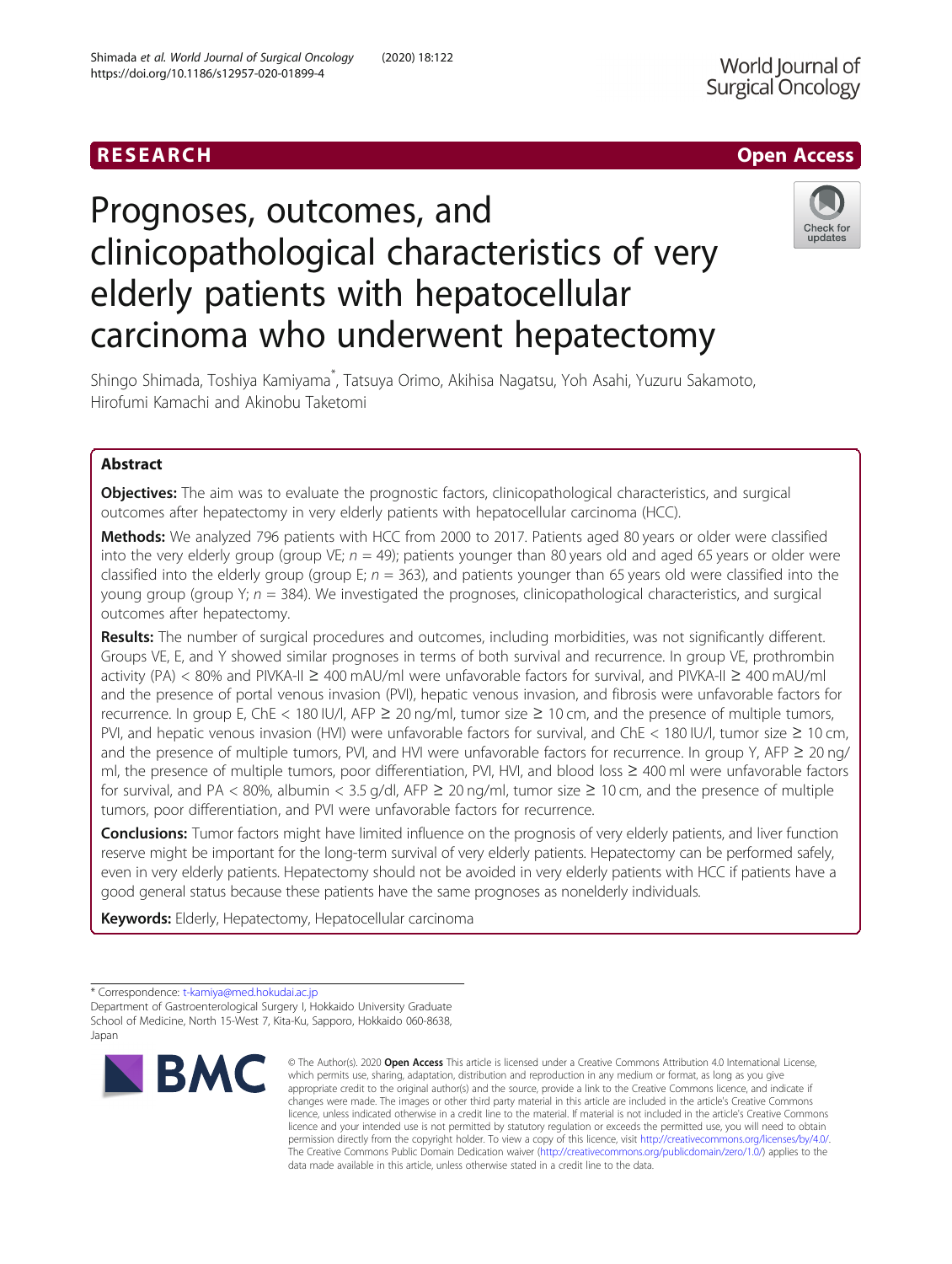#### Background

It is estimated that 18.1 million new cancer cases and 9.6 million cancer deaths occurred in 2018 worldwide [[1](#page-10-0)]. Liver cancer is the seventh most frequent type of cancer with an estimated 841,080 cases per year and the second leading cause of cancer-related death; liver cancer is responsible for approximately 781,631 deaths per year [[1](#page-10-0)]. Hepatocellular carcinoma (HCC) has a poor prognosis and accounts for 70–85% of primary liver cancers [[2\]](#page-10-0). The incident rate of liver cancer in Japan was 23.8% per 100, 000 men and 8.6% per 100,000 women [[3](#page-10-0)]. According to the report from the Liver Cancer Study Group of Japan, 6940 liver resections and 122 liver transplantations for HCC occurred between 2008 and 2009 [\[4\]](#page-10-0). The surgical mortality rate was 0.4% (30/7062).

The size of the aging population is increasing worldwide. According to a report by the Ministry of Health, Labour and Welfare, the number of people aged 80 years or older was 10.35 million in 2016, which represented 8.3% of the entire Japanese population at the time [\[5](#page-10-0)]. The report also states that the average expected life span of 80-year-old individuals is 8.95 years in men and 11.84 years in women [\[6](#page-10-0)].

In general, treatment options for HCC include surgical resection; ablation, such as radiofrequency ablation; transcatheter arterial chemoembolization (TACE); hepatic arterial infusion (HAI); liver transplantation; and molecular targeting drugs, such as sorafenib, lenvatinib, regorafenib, and ramucirumab. Furthermore, immunotherapy, i.e., dendritic cell vaccination, may play a critical role as an alternative option in the treatment of advanced HCC patients in whom these traditional therapeutic modalities cannot be applied [\[7,](#page-10-0) [8](#page-10-0)]. However, curative hepatectomy for HCC is a useful method for achieving long-term survival [\[9](#page-10-0)]. Thus, the opportunity to treat very elderly people with HCC with hepatectomy has been increasing. Elderly patients have frequent systemic comorbidities due to deteriorating organs and musculoskeletal and cardiovascular functions due to aging [\[10](#page-10-0)]. In terms of gastroenterological surgery, hepatectomy is a highly invasive surgical procedure with a high morbidity rate [\[11\]](#page-10-0). Surgeons should consider the balance between advantages and disadvantages of the procedure for elderly patients. In addition, various cancer types show different characteristics and prognoses in aging populations. Lung [[12](#page-10-0)], prostate [\[13\]](#page-10-0), and thyroid [[14](#page-10-0)] cancers show poorer prognoses in elderly patients compared with young patients. In contrast, gastric [\[15](#page-10-0)], colorectal [\[16](#page-10-0)], and breast [\[17](#page-10-0)] cancers show poorer prognoses in young patients compared with elderly patients. There have been some reports concerning HCC; however, the conclusions of these reports are controversial [[18](#page-10-0), [19](#page-10-0)].

In this study, we evaluated the prognostic factors and clinicopathological characteristics of patients with HCC aged 80 years or older and compared these patients to those younger than 80 years old after hepatectomy. We also investigated surgical outcomes after hepatectomy.

#### Methods

#### **Patients**

Between January 2000 and December 2017, 796 consecutive patients with HCC underwent primary liver resection at the Gastroenterological Surgery I Unit of the Hokkaido University Hospital in Sapporo, Japan. We divided the patients into three groups: patients aged 80 years or older were classified into the very elderly group (group VE;  $n =$ 49, 6.2%), patients younger than 80 years old and aged 65 years or older into the elderly group (group E;  $n = 363$ , 45.6%), and patients younger than 65 years old into the young group (group Y;  $n = 384, 48.2\%$ ). We compared the prognoses in terms of survival and recurrence, clinicopathological characteristics, and surgical outcomes after hepatectomy between these groups. We defined HBs-Ag positive as HBV and HCV-Ab positive as HCV.

This study was approved by the Hokkaido University Hospital Voluntary Clinical Study Committee (approval 018-0304; 5/Apr/2019) and was performed in accordance with the Helsinki Declaration guidelines. Informed consent was obtained in the opt-out form on the website of Hokkaido University Hospital.

#### Hepatectomy

The indications for hepatic resection were as follows: patients with a performance status score between 0 and 2, patients with an American Society of Anesthesiologists (ASA) grade between 1 and 3, patients who were not senile, and patients whose comorbidities were controlled. Patients with or suspected to have ischemic heart disease or cardiac failure were assessed by cardiologists. The type of surgical procedure was usually determined based on the patients' liver function reserve, i.e., according to the results of the indocyanine green retention test at 15 min (ICGR15) [[20](#page-10-0)]. Anatomical resection was performed for patients with an ICGR15 result less than 25% in principle. However, in some cases, ICGR15 might not represent accurate liver function due to a portosystemic shunt and inconsistent blood collection times [\[21](#page-10-0)]. Therefore, if severe cirrhosis was found intraoperatively, these cases undergo partial hepatectomy based on the liver surgeon's judgment. Fibrosis was defined as f3, and bridging fibrosis was defined as f4. Cirrhosis was defined according to the general rules for the clinical and pathological study of primary liver cancer set by the Liver Cancer Study Group of Japan [[22\]](#page-10-0).

Postoperative morbidity was assessed using the validated Clavien–Dindo classification system [\[23](#page-10-0)]. Serious complications were categorized as grades III–V and defined as morbidity requiring surgical or radiological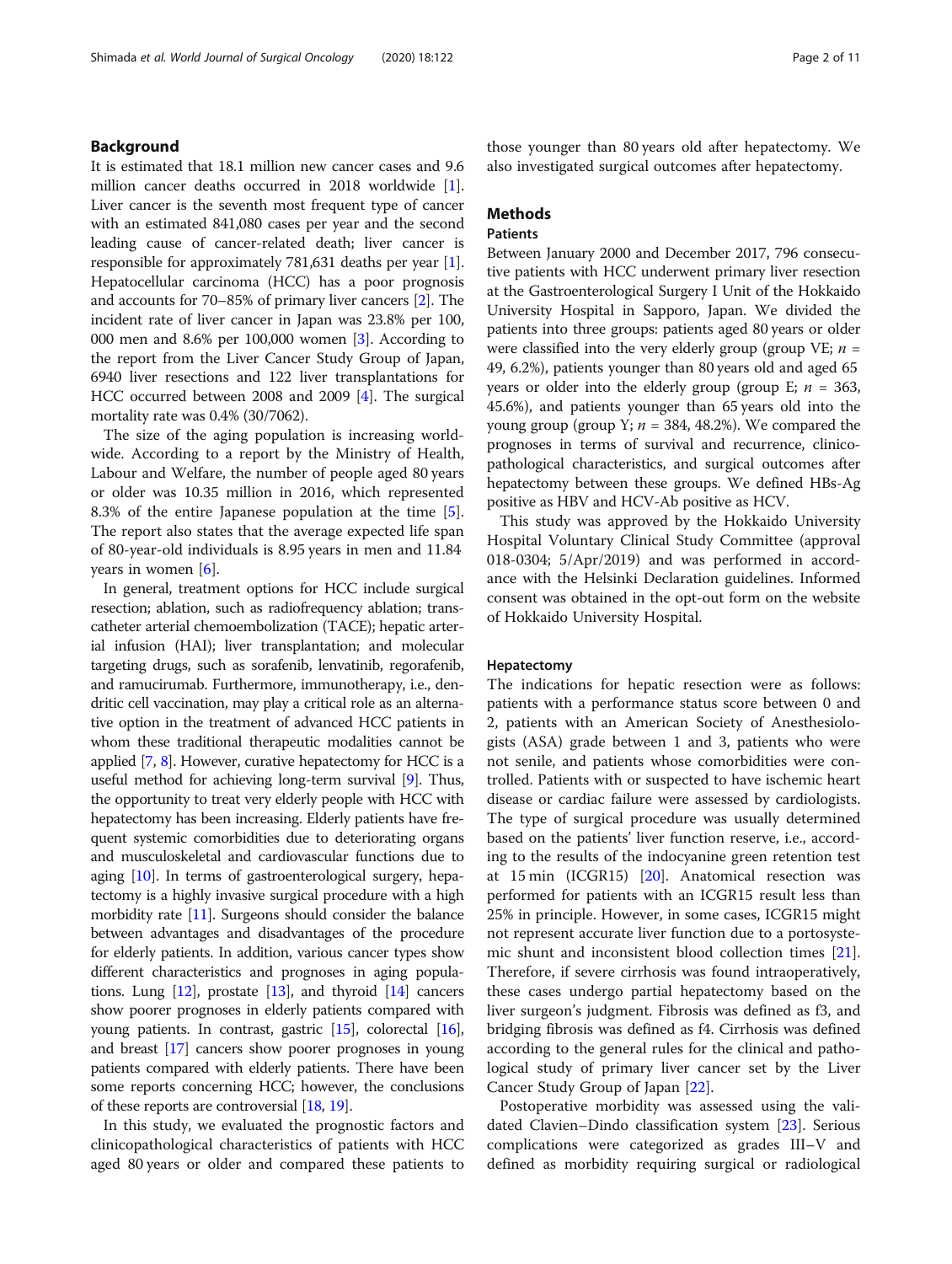intervention. Liver failure and hyperbilirubinemia were defined according to ISGLS grade B or C [\[24](#page-10-0)].

#### Follow-up after hepatectomy

Patients were followed up at 3-month intervals. Patients underwent physical examination and serological examination, including alpha-fetoprotein (AFP) level, protein induced by vitamin K absence-II (PIVKA-II), and liver function. In addition, radiological examinations, including contrast-enhanced computed tomography (CT) scans and/ or ultrasound sonography (US) or contrast-enhanced magnetic resonance imaging (MRI), were performed. Follow-up using these modalities after curative treatment at 3- or 4 month intervals was recommended by the Clinical Practice Guidelines for Hepatocellular Carcinoma 2017 [[25\]](#page-10-0).

#### Statistical analyses

Differences in characteristic factors were evaluated by the Mann-Whitney U test for continuous variables or chisquare test for noncontinuous variables. Kaplan-Meier survival curves were compared by using the log-rank test. Overall survival (OS) and relapse-free survival (RFS) were evaluated. Prognostic factors were evaluated by these univariate analyses and multivariate analyses using the Cox proportional hazard model. We used JMP Pro 14.0.0 for Windows (SAS Institute, Cary, NC) for statistical analyses. A  $p$  value of < 0.05 was considered significant.

#### Results

Clinicopathological characteristics and operative variables We divided the period between 2000 and 2017 and designated the period from 2000 to 2008 as the early period and the period from 2009 to 2017 as the late period. In the early period, group VE included 8 patients (2.1%, 8/ 390). In contrast, this group had 41 patients (10.1%, 41/ 406) in the late period.

In this cohort, the median survival time (MST) and 5 year OS rate in our 796 study patients were 103 months and 63%, respectively. The median RFS time was 20 months. The median length of hospital stay was 24 (9– 386) days. The number of cases with HBV and HCV was 277 and 217, respectively. There were 15 patients with both HBV and HCV. There were 287 cases of NBNC (NonBNonC)-HCC. The median follow-up period of the whole cohort was 39 months. These were 24 months, 38 months, and 45 months (VE vs. E vs. Y), respectively.

Univariate analysis showed that the proportion of patients who were HCV positive, without HBV and HCV (NBNC), was significantly increased in group VE compared with group Y (Table [1\)](#page-3-0). In contrast, the proportion of patients who were HBV positive with portal venous invasion (PVI) and liver fibrosis was significantly reduced in group VE compared with group Y. Preoperative cholinesterase (ChE), serum albumin, and AFP levels

were significantly reduced in group VE compared with group Y. The proportion of patients who were HBV positive and had liver fibrosis was significantly reduced in group VE compared with group E (Table [1](#page-3-0)). Other factors, including the proportion of patients who were HCV positive, were not different between groups VE and E.

Table [2](#page-4-0) shows the surgical procedures and outcomes in group VE, group E, and group Y. The median operative time in group VE was significantly reduced compared with groups E and Y. No significant differences in blood loss or postoperative morbidities were noted.

#### Recurrence site and treatment after recurrence

Regarding recurrence, 24 patients experienced recurrence (49%) with a median recurrence time of 11 months (3–68) in group VE. In group E, 231 patients experienced recurrence (64%) with a median recurrence time of 11 months (0.4–111). In group Y, 261 patients experienced recurrence (68%) with a median recurrence time of 9 months (0.2–197). The initial recurrence sites were not significantly different among the three groups (Table [3](#page-4-0)). Table [3](#page-4-0) also shows the treatment methods used after recurrence. No cases of rehepatectomy or liver transplantation were performed in group VE. The frequency of treating patients with rehepatectomy was significantly reduced in group VE compared with group Y.

#### Survival after hepatectomy

A total of 288 (36%) patients died; 237 (82%) were cancer-related deaths. Five (1.7%) patients with controlled HCC experienced liver failure-related deaths. In total, 1 (0.3%) death was related to the surgical procedure (posthepatectomy liver failure); 46 (16%) deaths were classified as other disease-related deaths.

There were 11 (22%) deaths in group VE, 120 (33%) deaths in group E, and 157 (41%) deaths in group Y. The cause of death and the breakdown among the three groups were as follows (group VE vs. group E vs. group Y): cancerrelated, 7 (64%) vs. 90 (75%) vs. 140 (89%) ( $p = 0.41, 0.01$ ); liver failure not related to cancer, 0 (0%) vs. 3 (2.5%) vs. 2 (1%) ( $p = 0.59, 0.70$ ); and others, 4 (36%) vs. 27 (22.5%) vs. 15 (10%) ( $p = 0.30$ , < 0.01). Group VE showed significantly fewer cancer-related deaths and more non-cancer-related deaths than group Y. No significant differences in the cause of death were noted between groups VE and E.

#### Prognostic factors of elderly patients with HCC

The 5-year OS rate of group VE was 62%, and the rates of group E and group Y were 65% and 62%, respectively  $(p = 0.86)$ . The median RFS times of groups VE, E, and Y were 22 months, 21 months, and 17 months, respectively  $(p = 0.65)$ . Both the OS and RFS rates were not significantly different among the three groups (Fig. [1\)](#page-5-0).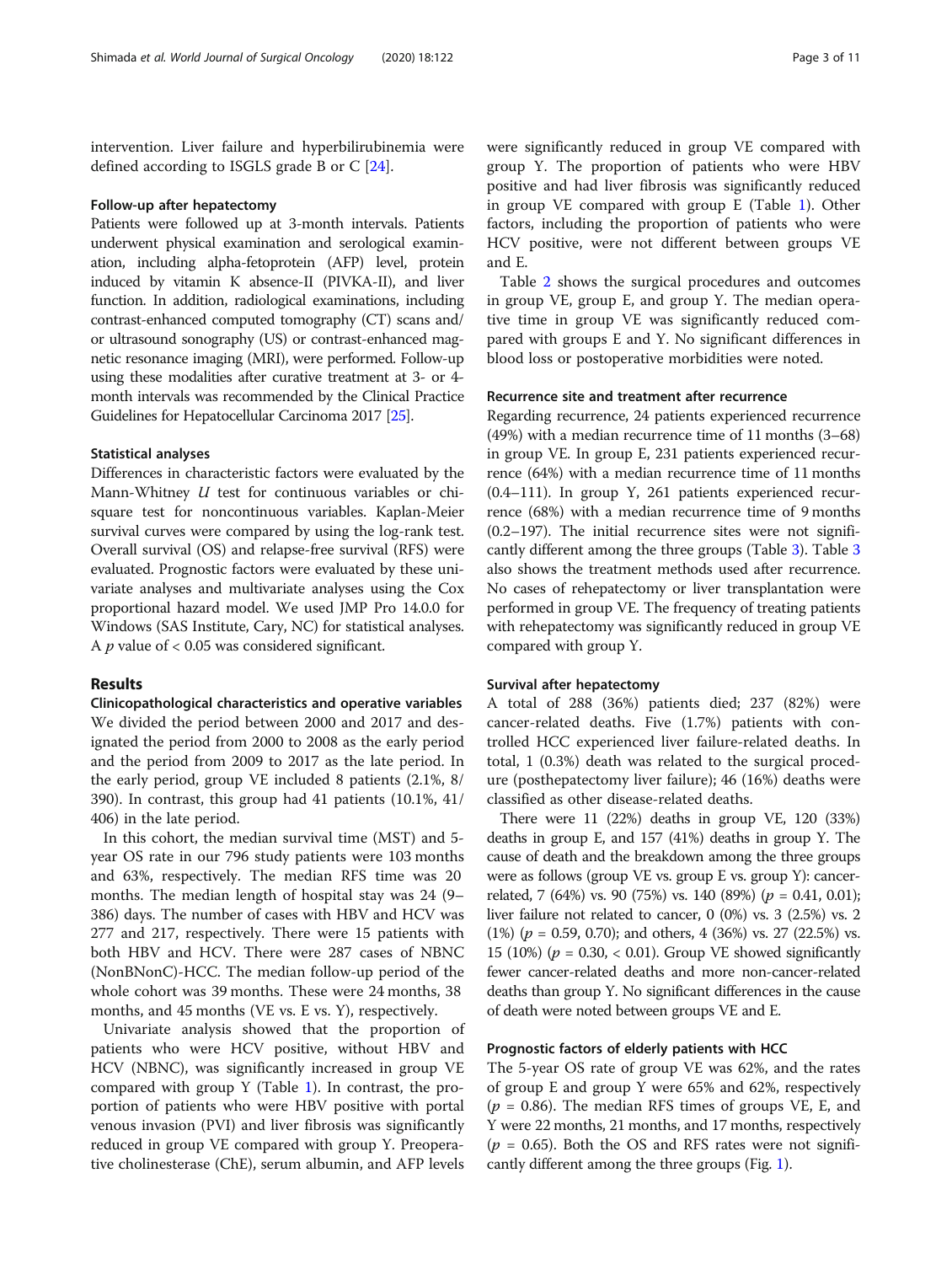| Characteristics                     | Group VE $(n = 49)$ | Group E ( $n = 363$ ) | Group Y ( $n = 384$ ) | $p$ ; VE vs. E | $p$ ; VE vs. Y |
|-------------------------------------|---------------------|-----------------------|-----------------------|----------------|----------------|
| Epidemiology                        |                     |                       |                       |                |                |
| Age (years old)                     | 82 (80-92)          | 71 (65-79)            | $57(33-64)$           | < 0.01         | < 0.01         |
| Sex, male to female (%)             | 80(39):20(10)       | 83(301):17(62)        | 84(321):16(63)        | 0.56           | 0.48           |
| HBs-Ag positive (%)                 | 6(3)                | 19 (69)               | 53 (205)              | 0.02           | < 0.01         |
| HCV-Ab positive (%)                 | 35(17)              | 34 (122)              | 21 (80)               | 0.88           | 0.02           |
| Both HBs-Ag and HCV-Ab positive (%) | 0(0)                | 1(5)                  | 3(10)                 | 0.40           | 0.25           |
| NBNC (%)                            | 59 (29)             | 46 (167)              | 23 (89)               | 0.08           | < 0.01         |
| Biochemical factors                 |                     |                       |                       |                |                |
| Child-Pugh score                    | $5.2 \pm 0.5$       | $5.2 \pm 0.5$         | $5.2 \pm 0.5$         | 0.50           | 0.38           |
| Platelets $(10^4/\text{mm}^3)$      | $18.4 \pm 6.8$      | $17.5 \pm 10.8$       | $17.0 \pm 7.6$        | 0.54           | 0.20           |
| PA (%)                              | $94.8 \pm 13.5$     | $92.5 \pm 14.0$       | $91.4 \pm 13.9$       | 0.28           | 0.10           |
| Che (IU/I)                          | $230 \pm 68$        | $244 \pm 71$          | $262 \pm 90$          | 0.22           | 0.01           |
| Albumin (g/dl)                      | $3.9 \pm 0.3$       | $4.0 \pm 0.4$         | $4.1 \pm 0.5$         | 0.06           | 0.04           |
| ICGR15 (%)                          | $15.8 \pm 8.2$      | $16.7 \pm 9.6$        | $15.8 \pm 11.5$       | 0.56           | 0.94           |
| AFP (ng/ml)                         | $5.5(0-60,961)$     | 10.6 (0-378,718)      | 27.5 (1-5,986,980)    | 0.05           | < 0.01         |
| PIVKA-II (mAU/ml)                   | 198 (10-217,422)    | 181 (8-664,680)       | 207 (2.3-928,799)     | 0.95           | 0.98           |
| Tumor factors                       |                     |                       |                       |                |                |
| Tumor size (cm)                     | $6.4 \pm 3.5$       | $5.7 \pm 4.1$         | $6.1 \pm 5.2$         | 0.23           | 0.66           |
| Multiple tumor (%)                  | 31(15)              | 35 (128)              | 38 (144)              | 0.52           | 0.34           |
| Differentiation, poor (%)           | 39 (19)             | 37 (134)              | 46 (175)              | 0.80           | 0.36           |
| PVI (%)                             | 14(7)               | 21(75)                | 34 (131)              | 0.29           | < 0.01         |
| HVI (%)                             | 14(7)               | 11(41)                | 14(52)                | 0.54           | 0.88           |
| Fibrosis, f3/f4 (%)                 | 16(8)               | 40 (146)              | 55 (213)              | < 0.01         | < 0.01         |

<span id="page-3-0"></span>Table 1 Clinicopathological characteristics of HCC

VE very elderly group, E elderly group, Y young group, HBs-Ag HBs-antigen, HCV-Ab HCV-antibody, NBNC without HBV and HCV, PA prothrombin activity, ICGR15 indocyanine green retention rate at 15 min, AFP alpha-fetoprotein, PIVKA-II protein induced by vitamin K absence-II, PVI portal venous invasion, HVI hepatic venous invasion

Table [4](#page-6-0) presents the factors related to OS and RFS in group VE. The multivariate analysis indicated that a preoperative prothrombin activity (PA) < 80% and PIVKA-II ≥ 400 mAU/ml were unfavorable factors for OS and that PIVKA-II  $\geq 400$  mAU/ml and the presence of PVI, hepatic venous invasion (HVI), and fibrosis were unfavorable factors for RFS in group VE. Table [5](#page-7-0) presents the factors related to OS and RFS in group E. The multivariate analysis indicated that preoperative ChE < 180 IU/ l, AFP  $\geq 20$  ng/ml, tumor size  $\geq 10$  cm, and the presence of multiple tumors, PVI, and HVI were unfavorable factors for OS and that preoperative ChE < 180 IU/l, tumor size  $\geq 10$  cm, and the presence of multiple tumors, PVI, and HVI were unfavorable factors for RFS in group E. Table [6](#page-8-0) presents the factors related to OS and RFS in group Y. Multivariate analysis indicated that  $AFP \geq 20$  ng/ ml, the presence of multiple tumors, poor differentiation, PVI and HVI, and operative blood loss  $\geq 400$  ml were unfavorable factors for OS and that a preoperative PA < 80%, albumin <  $3.5 \text{ g/dl}$ , AFP  $\geq 20 \text{ ng/ml}$ , tumor size  $\geq 10 \text{ cm}$ , and the presence of multiple tumors, poor differentiation, and PVI were unfavorable factors for RFS in group Y.

#### Future remnant liver rates in pretty elderly patients who underwent hepatectomy

We evaluated the future remnant liver rate (FRLR) in group VE. Patients with an FRLR  $\geq$  50% showed significantly more favorable survival than patients with an FRLR < 50% ( $p = 0.03$ ). On the other hand, there was no significant difference in recurrence between patients with an FRLR  $\geq$  50% and FRLR  $\lt$  50% (Fig. [2](#page-9-0)). Furthermore, there were no significant differences in survival between patients with an FRLR  $\geq$  50% and FRLR  $\lt$  50% in groups E and Y ( $p = 0.63, 0.42$  $p = 0.63, 0.42$  $p = 0.63, 0.42$ ; Tables [5](#page-7-0) and 6).

#### **Discussion**

Our present study indicated that the number of patients in group VE increased in the late period (2009–2017) and that there were an increased proportion of patients with HCV and patients without HBV and HCV.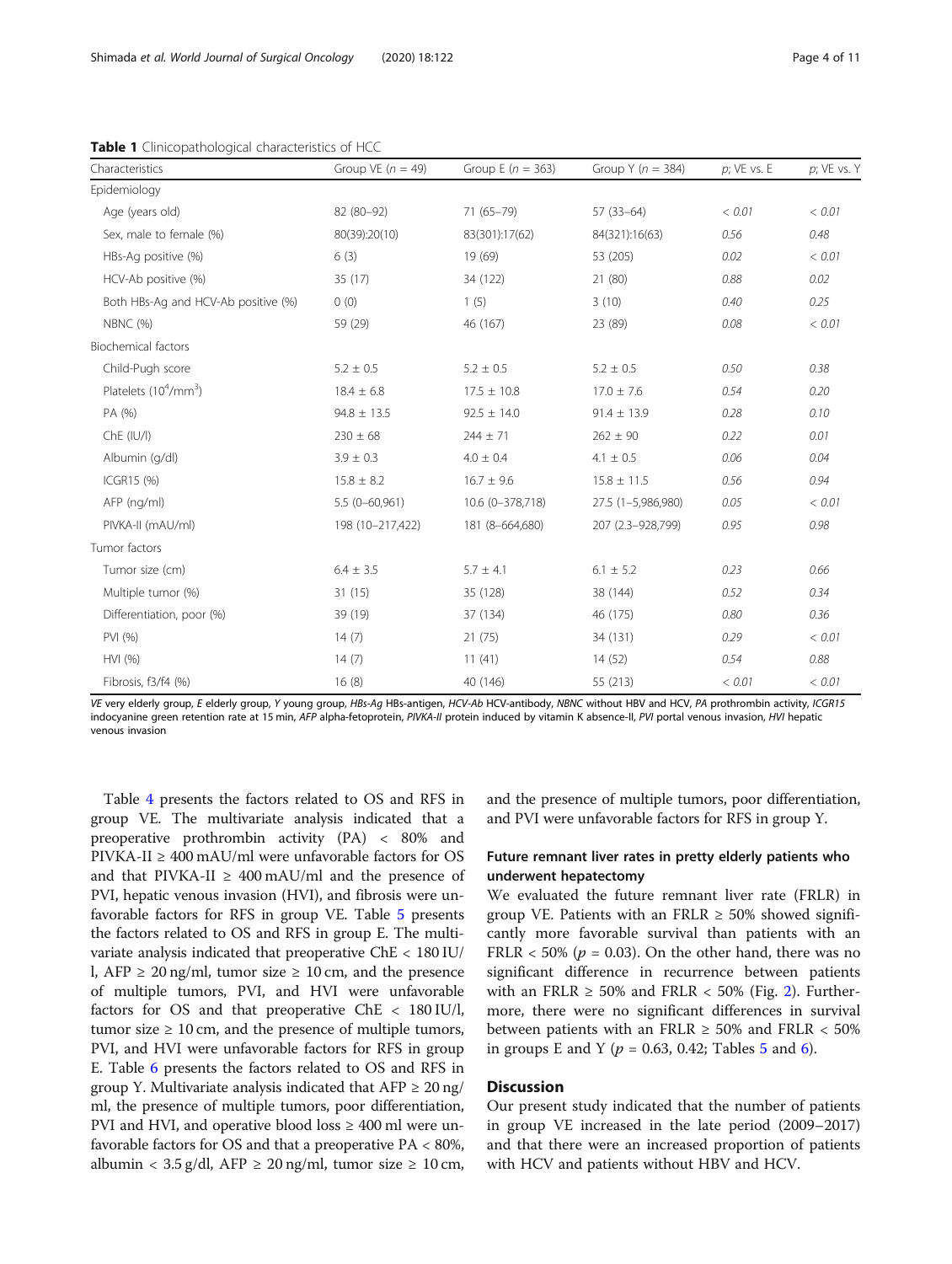#### <span id="page-4-0"></span>Table 2 Surgical procedure and outcomes

|                                         | Group VE $(n = 49)$ | Group E $(n = 363)$ | Group Y ( $n = 384$ ) | $p$ ; VE vs. E | $p$ ; VE vs. $\lambda$ |
|-----------------------------------------|---------------------|---------------------|-----------------------|----------------|------------------------|
| Surgical procedure                      |                     |                     |                       |                |                        |
| Partial hepatectomy (%)                 | 20(10)              | 23 (85)             | 25 (95)               | 0.63           | 0.50                   |
| Subsegmentectomy or segmentectomy (%)   | 41 (20)             | 41 (149)            | 36 (140)              | 0.97           | 0.55                   |
| Bisegmentectomy or trisegmentectomy (%) | 39 (19)             | 36 (129)            | 39 (149)              | 0.65           | 0.99                   |
| Operative outcome                       |                     |                     |                       |                |                        |
| Median blood loss (ml) (range)          | 400 (0-2400)        | 380 (0-35,820)      | 375 (0-20,190)        | 0.64           | 0.50                   |
| Median operative time (min) (range)     | 288 (113-508)       | 327 (99-911)        | 312 (78-609)          | < 0.01         | 0.01                   |
| Morbidity                               |                     |                     |                       |                |                        |
| Total morbidities (%)                   | 14(7)               | 19 (68)             | 23 (88)               | 0.44           | 0.16                   |
| Pleural effusion (%)                    | 4(2)                | 4(15)               | 7(27)                 | 0.98           | 0.43                   |
| Ascites (%)                             | 4(2)                | 3(12)               | 5(19)                 | 0.77           | 0.79                   |
| Postoperative bleeding (%)              | 2(1)                | 2(7)                | 4(17)                 | 0.95           | 0.43                   |
| Bile leakage (%)                        | 8(4)                | 7(26)               | 6(22)                 | 0.80           | 0.49                   |
| Hyperbilirubinemia (%)                  | 2(1)                | 2(9)                | 4(15)                 | 0.85           | 0.51                   |
| Wound infection (%)                     | 2(1)                | 2(8)                | 2(7)                  | 0.94           | 0.91                   |
| Pneumonia (%)                           | 4(2)                | 1(4)                | 2(8)                  | 0.10           | 0.38                   |
| Ileus (%)                               | 4(2)                | 1(5)                | 1(4)                  | 0.16           | 0.08                   |
| Postoperative stay (days) (range)       | 22 (14-308)         | $25(11-386)$        | 24 (9-176)            | 0.17           | 0.43                   |
| Mortality                               |                     |                     |                       |                |                        |
| 30 days (%)                             | 0(0)                | 0(0)                | 0(0)                  |                |                        |
| 90 days (%)                             | 0(0)                | 0(0)                | 0.3(1)                |                |                        |

VE very elderly group, E elderly group, Y young group

#### Table 3 Initial recurrence patterns and treatment for recurrence

|                                                              | Group VE $(n = 49)$ | Group E $(n = 363)$ | Group Y ( $n = 384$ ) | $p$ ; VE vs. E           | $p$ ; VE vs. Y |
|--------------------------------------------------------------|---------------------|---------------------|-----------------------|--------------------------|----------------|
| Recurrence cases (%)                                         | 49 (24)             | 64 (231)            | 68 (261)              | 0.04                     | < 0.01         |
| Median recurrence duration (months) (range)                  | $11(3-68)$          | $11(0.4 - 111)$     | $9(0.2 - 197)$        | 0.98                     | 0.39           |
| Recurrence site                                              | $(n = 24)$          | $(n = 231)$         | $(n = 261)$           |                          |                |
| Liver (%)                                                    | 75 (18)             | 83 (192)            | 82 (213)              | 0.32                     | 0.42           |
| Lung $(%)$                                                   | 33(8)               | 18 (41)             | 29 (75)               | 0.06                     | 0.63           |
| Adrenal glands (%)                                           | 8(2)                | 2(5)                | 5(14)                 | 0.07                     | 0.54           |
| Bone (%)                                                     | 13(3)               | 11(25)              | 10(27)                | 0.80                     | 0.74           |
| Treatment for recurrence                                     | $(n = 24)$          | $(n = 231)$         | $(n = 261)$           |                          |                |
| Rehepatectomy (%)                                            | 0(0)                | 6(15)               | 46 (119)              | 0.19                     | < 0.01         |
| Liver transplantation (%)                                    | 0(0)                | 0(0)                | 3(8)                  | $\overline{\phantom{a}}$ | 0.38           |
| RFA/MCT (%)                                                  | 33(8)               | 25(57)              | 18 (46)               | 0.35                     | 0.06           |
| TACE (%)                                                     | 63(15)              | 52 (121)            | 47 (122)              | 0.34                     | 0.13           |
| Resection of metastases (%)                                  | 13(3)               | 3(7)                | 5(13)                 | 0.02                     | 0.12           |
| Systemic chemotherapy including molecular<br>target drug (%) | 17(4)               | 23(53)              | 33 (85)               | 0.48                     | 0.10           |
| Radiation (%)                                                | 17(4)               | 12(27)              | 16(43)                | 0.47                     | 0.98           |

VE very elderly group, E elderly group, Y young group, RFA radiofrequency ablation, MCT microwave coagulation therapy, transcatheter arterial chemoembolization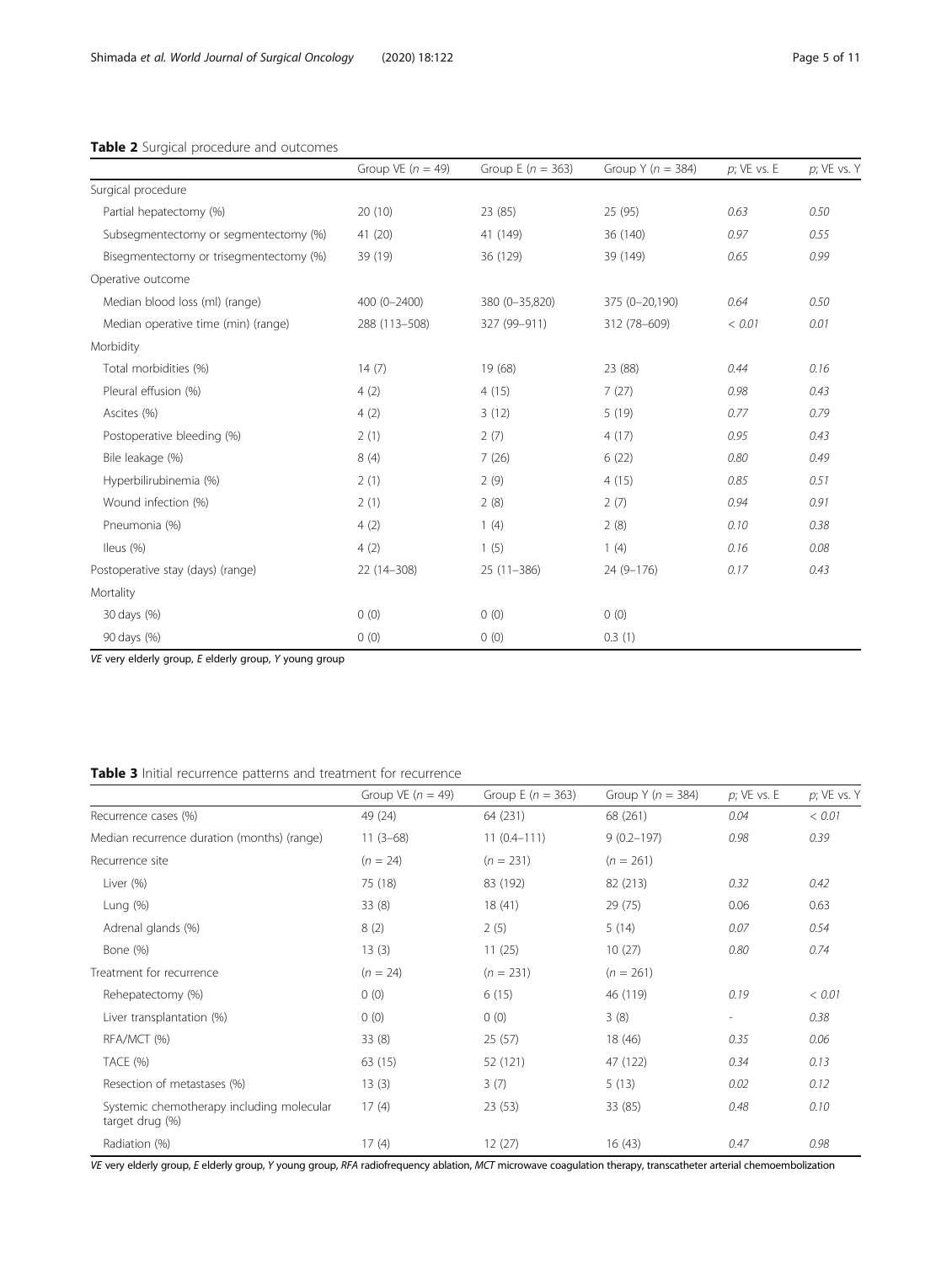<span id="page-5-0"></span>

The incidence of PVI and fibrosis was lower in group VE compared with group Y. The number of surgical procedures was not significantly different between groups. Group VE showed significantly fewer cancerrelated deaths and more non-cancer-related deaths than group Y. The surgical outcomes and morbidities of group VE were almost the same as those of the other two groups. These three groups showed similar OS and RFS results. Regarding prognostic factors, tumor factors, such as tumor size and tumor number, less influenced the prognosis of patients in group VE compared with patients in groups E and Y.

According to the nationwide survey of HCC patients in Japan, the rate of nonviral HCC was 32.5% in 2015 [[26](#page-10-0)]. In this study, the rate for group VE was 59%. This rate was high. Previous studies have reported that the number of elderly patients with HCC is increasing [\[27\]](#page-10-0) and that elderly patients have higher rates of HCV or NBNC than nonelderly patients [[18](#page-10-0), [19](#page-10-0), [27,](#page-10-0) [28](#page-10-0)], which is consistent

with our results. HCV infections generally occur in adulthood in contrast to HBV infections, which are generally acquired through mother-child transmission [\[29\]](#page-10-0). The increased number of elderly NBNC-HCC patients is thought to be attributed to the fact that non-alcoholic fatty liver disease and non-alcoholic steatohepatitis-related HCC with metabolic syndromes are more likely to occur in elderly patients compared with young patients [\[30,](#page-10-0) [31](#page-10-0)]. Regarding liver function, elderly patients tend to develop HCC without cirrhosis or liver fibrosis [\[28\]](#page-10-0). Paradis et al. reported that HCC patients with metabolic syndromes showed less significant fibrosis than those without meta-bolic syndromes [\[30\]](#page-10-0). Tokushige et al. reported that cryptogenic HCC patients aged 80 years or older tended to develop HCC without cirrhosis [\[32\]](#page-10-0). Regarding oncological features, some reports have demonstrated an increased frequency of tumor encapsulation and lower vascular invasion in elderly patients compared with young patients [\[33,](#page-10-0) [34\]](#page-10-0). These results were consistent with our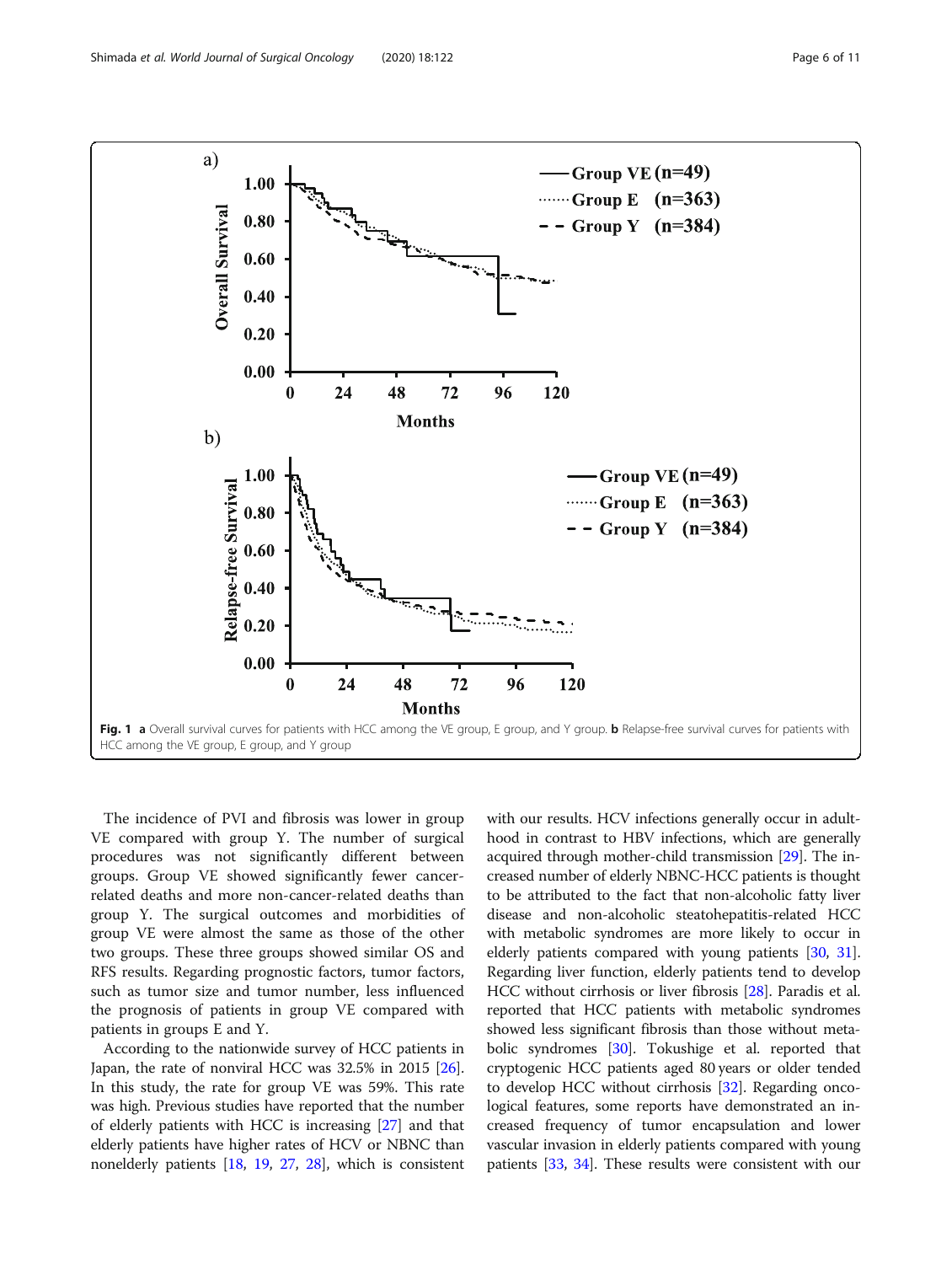|                                           | Overall survival<br>Univariate $(p)$ | Relapse-free survival                         |                  |                                             |  |
|-------------------------------------------|--------------------------------------|-----------------------------------------------|------------------|---------------------------------------------|--|
| Characteristics                           |                                      | Multivariate $(p)$ (hazard ratio)<br>(95% CI) | Univariate $(p)$ | Multivariate (p) (hazard ratio)<br>(95% CI) |  |
| Epidemiology                              |                                      |                                               |                  |                                             |  |
| Sex, male                                 | 0.64                                 |                                               | 0.29             |                                             |  |
| HBs-Aq positive                           | 0.24                                 |                                               | 0.09             |                                             |  |
| HCV-Ab positive                           | 0.28                                 |                                               | 0.94             |                                             |  |
| <b>NBNC</b>                               | 0.07                                 |                                               | 0.63             |                                             |  |
| <b>Biochemical factors</b>                |                                      |                                               |                  |                                             |  |
| Platelets < $100,000/\text{mm}^3$         | 0.50                                 |                                               | 0.42             |                                             |  |
| $PA < 80\%$                               | < 0.01                               | 0.02 (8.109) (1.227-53.587)                   | 0.57             |                                             |  |
| $Che < 180$ IU/I                          | 0.01                                 | 0.35 (2.021) (0.447-9.127)                    | 0.70             |                                             |  |
| Albumin $<$ 3.5 g/dl                      | 0.24                                 |                                               | 0.43             |                                             |  |
| ICGR15 $\geq$ 15%                         | 0.06                                 |                                               | 0.77             |                                             |  |
| $AFP \geq 20$ ng/ml                       | 0.11                                 |                                               | < 0.01           | 0.85 (0.911) (0.339-2.444)                  |  |
| PIVKA-II ≥ 400 mAU/ml                     | < 0.01                               | 0.03 (9.838) (1.220-79.309)                   | 0.01             | $0.02$ (4.038) (1.147-14.211)               |  |
| Tumor factors                             |                                      |                                               |                  |                                             |  |
| Tumor size $\geq 10$ cm                   | 0.03                                 | $0.65$ (0.707) (0.157-3.189)                  | < 0.01           | $0.27(0.424)(0.089 - 2.006)$                |  |
| Tumor number multiple                     | 0.93                                 |                                               | 0.04             | $0.20$ (2.115) (0.672-6.657)                |  |
| Macroscopic type except<br>simple nodular | 0.42                                 |                                               | 0.03             | $0.05$ (2.646) (0.982-7.127)                |  |
| Histological factors                      |                                      |                                               |                  |                                             |  |
| Differentiation, poor                     | 0.35                                 |                                               | 0.02             | $0.45$ (1.440) (0.552-3.757)                |  |
| PVI                                       | 0.75                                 |                                               | 0.01             | 0.01 (4.580) (1.342-15.629)                 |  |
| <b>HVI</b>                                | 0.24                                 |                                               | 0.02             | $< 0.01$ (7.393) (1.923-28.424)             |  |
| Fibrosis                                  | 0.57                                 |                                               | 0.02             | $0.01$ (3.483) (1.258-9.644)                |  |
| Surgical factors                          |                                      |                                               |                  |                                             |  |
| FRLR < 50%                                | 0.03                                 | $0.81(1.204)(0.245 - 5.911)$                  | 0.17             |                                             |  |
| Non-anatomical resection                  | 0.80                                 |                                               | 0.99             |                                             |  |
| Blood loss $\geq 400$ ml                  | < 0.01                               | $0.18$ (5.000) (0.470-53.111)                 | 0.77             |                                             |  |

<span id="page-6-0"></span>Table 4 Prognostic factors for survival and recurrence of very elderly patients

PA prothrombin activity, ChE cholinesterase, ICGR15 indocyanine green retention rate at 15 min, AFP alpha-fetoprotein, PIVKA-II protein induced by vitamin K absence-II, PVI portal venous invasion, HVI hepatic venous invasion, FRLR future remnant liver rates

results. Katsuta et al. reported an age-related upregulation of the androgen and phosphatidylinositol 3-kinase pathways in tumor tissue and a downregulation of fibrosis-related pathways in noncancerous liver tissue [[35\]](#page-10-0). Thus, compared with HCC in young patients, the characteristics of HCC in elderly patients could be somewhat different, such as a slightly lower degree of malignancy and relatively better liver function. In this study, prognostic factors, such as tumor size and tumor number, less influenced the prognoses of patients in group VE compared with patients in groups E and Y. This result might be explained by these biological differences. A previous study reported that HCC occurring at younger and elderly ages showed distinct oncogenic mechanisms by analyzing gene expression [\[36](#page-10-0)]. In addition, the livers of the elderly showed decreased liver regenerative capacity, altered metabolism functions, and immune response dysfunction, making them more susceptible to the development of chronic liver diseases [[37\]](#page-10-0). Therefore, prognostic factors might differ among the different groups.

Liver function reserve might be more important in group VE compared with groups E or Y. Interestingly, patients with an FRLR  $\geq$  50% exhibited significantly more favorable survival than patients with an FRLR < 50% in group VE according to the univariate analysis. Furthermore, no significant differences in recurrence were noted. During hepatectomy for very elderly patients, surgeons might have to make a maximum effort to preserve the remnant liver as much as possible.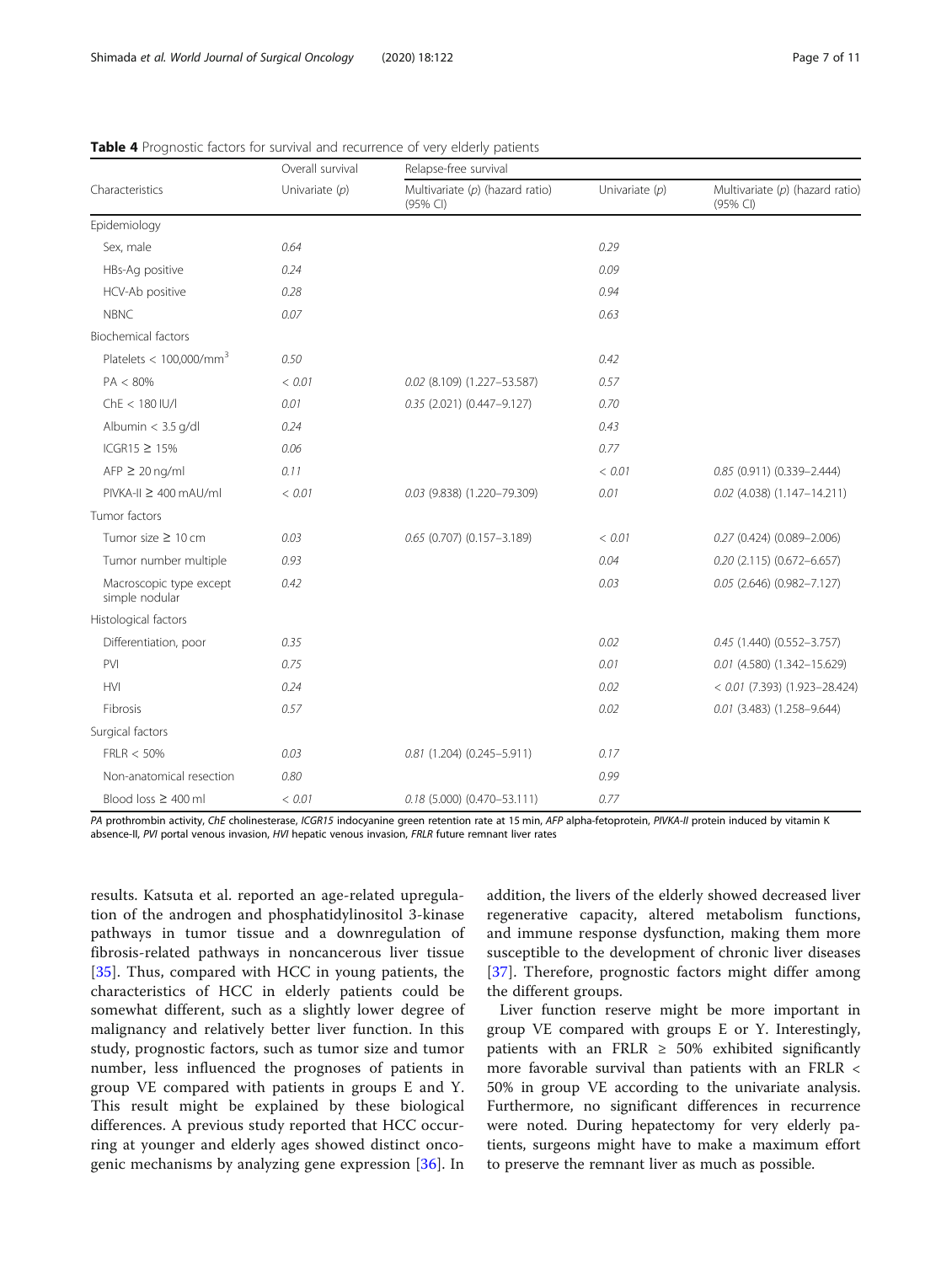|                                           | Overall survival<br>Univariate $(p)$ | Relapse-free survival                         |                  |                                             |  |
|-------------------------------------------|--------------------------------------|-----------------------------------------------|------------------|---------------------------------------------|--|
| Characteristics                           |                                      | Multivariate $(p)$ (hazard ratio)<br>(95% CI) | Univariate $(p)$ | Multivariate (p) (hazard ratio)<br>(95% CI) |  |
| Epidemiology                              |                                      |                                               |                  |                                             |  |
| Sex, male                                 | 0.62                                 |                                               | 0.66             |                                             |  |
| HBs-Aq positive                           | 0.07                                 |                                               | 0.32             |                                             |  |
| HCV-Ab positive                           | 0.52                                 |                                               | 0.87             |                                             |  |
| <b>NBNC</b>                               | 0.12                                 |                                               | 0.63             |                                             |  |
| <b>Biochemical factors</b>                |                                      |                                               |                  |                                             |  |
| Platelets < $100,000/\text{mm}^3$         | 0.93                                 |                                               | 0.35             |                                             |  |
| PA < 80%                                  | 0.17                                 |                                               | 0.04             | $0.40$ (1.163) (0.813-1.665)                |  |
| $Che < 180$ IU/I                          | < 0.01                               | $< 0.01$ (2.530) (1.684-3.800)                | < 0.01           | $< 0.01$ (1.578) (1.125-2.214)              |  |
| Albumin $<$ 3.5 g/dl                      | < 0.01                               | $0.58$ (1.163) (0.679-1.992)                  | < 0.01           | 0.29 (1.282) (0.802-2.050)                  |  |
| ICGR15 ≥ 15%                              | 0.56                                 |                                               | 0.18             |                                             |  |
| $AFP \geq 20$ ng/ml                       | < 0.01                               | $0.03$ (1.553) (1.041-2.315)                  | < 0.01           | $0.55$ (1.095) (0.811-1.480)                |  |
| $PIVKA-II \geq 400 \text{ mA}U/ml$        | < 0.01                               | $0.63$ (0.905) (0.596-1.373)                  | < 0.01           | $0.94$ (0.989) (0.732-1.337)                |  |
| Tumor factors                             |                                      |                                               |                  |                                             |  |
| Tumor size $\geq 10$ cm                   | < 0.01                               | $0.01$ (1.922) (1.128-3.274)                  | < 0.01           | $0.01$ (1.654) (1.102-2.484)                |  |
| Tumor number multiple                     | < 0.01                               | $0.02$ (1.559) (1.049-2.316)                  | < 0.01           | $< 0.01$ (2.223) (1.679-2.943)              |  |
| Macroscopic type except<br>simple nodular | 0.11                                 |                                               | < 0.01           | $0.13(1.249)(0.931-1.675)$                  |  |
| Histological factors                      |                                      |                                               |                  |                                             |  |
| Differentiation, poor                     | < 0.01                               | $0.40$ (1.179) (0.797-1.744)                  | 0.01             | $0.78$ (0.959) (0.707-1.300)                |  |
| <b>PVI</b>                                | < 0.01                               | $< 0.01$ (2.653) (1.674-4.206)                | < 0.01           | $0.03$ (1.460) (1.027-2.078)                |  |
| <b>HVI</b>                                | < 0.01                               | $0.02$ (1.889) (1.066-3.346)                  | < 0.01           | $< 0.01$ (1.980) (1.284-3.053)              |  |
| Fibrosis                                  | 0.42                                 |                                               | 0.60             |                                             |  |
| Surgical factors                          |                                      |                                               |                  |                                             |  |
| $FRLR \geq 50\%$                          | 0.63                                 |                                               | 0.83             |                                             |  |
| Non-anatomical resection                  | 0.20                                 |                                               | 0.06             |                                             |  |
| Blood loss $\geq 400$ ml                  | 0.02                                 | $0.97(1.005)(0.674 - 1.500)$                  | 0.04             | $0.91(1.014)(0.772 - 1.333)$                |  |

<span id="page-7-0"></span>Table 5 Prognostic factors for survival and recurrence of elderly patients

PA prothrombin activity, ChE cholinesterase, ICGR15 indocyanine green retention rate at 15 min, AFP alpha-fetoprotein, PIVKA-II protein induced by vitamin K absence-II, PVI portal venous invasion, HVI hepatic venous invasion, FRLR future remnant liver rates

The prognoses of very elderly patients with HCC are under investigation. Many reports have claimed that the prognoses after hepatectomy do not differ between elderly patients and nonelderly patients [\[19](#page-10-0), [27](#page-10-0), [33](#page-10-0)]. Oishi et al. reviewed 23 papers and reported that the 5-year OS rates after hepatectomy in elderly HCC patients ranged from 26 to 75.9%, whereas rates in young patients ranged from 31.4 to 68%. Tsukioka et al. reported that in the early stage, patients with HCC aged 80 years or older had a poorer prognosis compared with nonelderly patients with HCC; however, there were no differences in all stages. Additionally, their study included not only hepatectomy but also other treatments [[18\]](#page-10-0). Huang et al. reported that elderly patients had a better 5-year OS rate than younger patients (43.2% and 31.4%, respectively) [\[34\]](#page-10-0). In this study, the OS and RFS rates of very elderly patients were not different from those of elderly or young patients.

Hepatic resection is the main therapeutic method for HCC even in elderly patients. However, hepatectomy is a highly invasive surgical procedure with a high morbidity rate  $[11]$ . Therefore, the indications for hepatectomy in elderly patients with HCC represent an important consideration because these patients frequently have systemic comorbidities and low activities of daily living. Most previous studies have shown that morbidity rates after hepatectomy are not significantly different between elderly and nonelderly patients. These studies reported that the morbidities after hepatectomy in elderly patients ranged from 9 to 58%  $[34, 38, 39]$  $[34, 38, 39]$  $[34, 38, 39]$  $[34, 38, 39]$  $[34, 38, 39]$  $[34, 38, 39]$  $[34, 38, 39]$ . However, Ferrero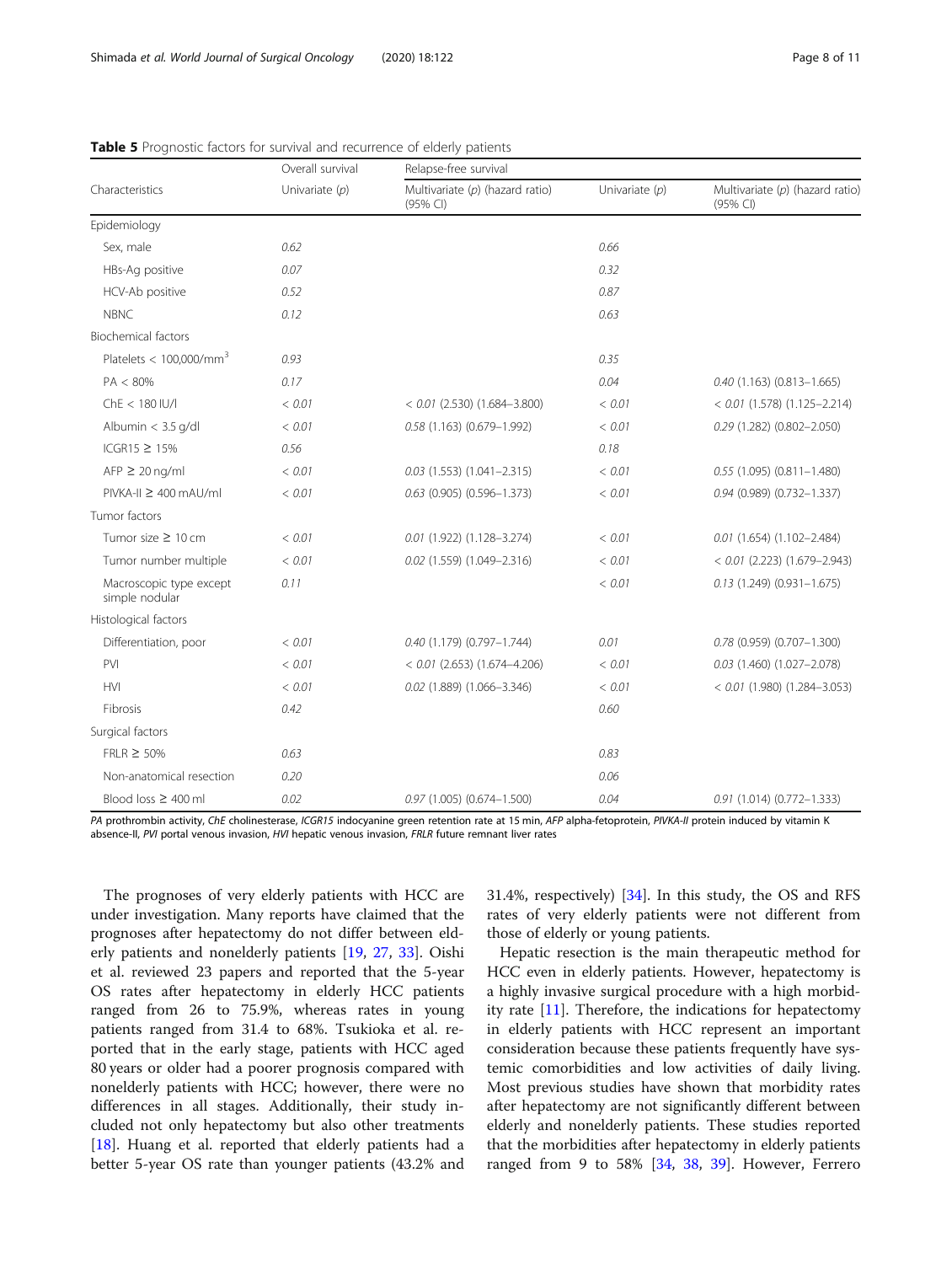|                                           | Overall survival | Relapse-free survival                         |                  |                                               |  |
|-------------------------------------------|------------------|-----------------------------------------------|------------------|-----------------------------------------------|--|
| Characteristics                           | Univariate $(p)$ | Multivariate $(p)$ (hazard ratio)<br>(95% CI) | Univariate $(p)$ | Multivariate $(p)$ (hazard ratio)<br>(95% CI) |  |
| Epidemiology                              |                  |                                               |                  |                                               |  |
| Sex, male                                 | 0.42             |                                               | 0.26             |                                               |  |
| HBs-Ag positive                           | 0.72             |                                               | 0.13             |                                               |  |
| HCV-Ab positive                           | 0.18             |                                               | 0.80             |                                               |  |
| <b>NBNC</b>                               | 0.38             |                                               | 0.13             |                                               |  |
| <b>Biochemical factors</b>                |                  |                                               |                  |                                               |  |
| Platelets < $100,000/\text{mm}^3$         | 0.84             |                                               | 0.34             |                                               |  |
| $PA < 80\%$                               | 0.03             | 0.27 (1.261) (0.833-1.908)                    | < 0.01           | $0.01(1.449)(1.063 - 1.974)$                  |  |
| $Che < 180$ IU/I                          | < 0.01           | $0.13$ (1.416) (0.901-2.225)                  | < 0.01           | $0.79$ (0.954) (0.666-1.366)                  |  |
| Albumin < 3.5 g/dl                        | < 0.01           | $0.47(1.215)(0.711 - 2.076)$                  | < 0.01           | $< 0.01$ (1.834) (1.213-2.774)                |  |
| ICGR15 $\geq$ 15%                         | 0.94             |                                               | 0.09             |                                               |  |
| $AFP \geq 20$ ng/ml                       | < 0.01           | $< 0.01$ (1.769) (1.242-2.520)                | < 0.01           | $0.02$ (1.344) (1.029-1.755)                  |  |
| $PIVKA-II \geq 400 \text{ mA}U/ml$        | < 0.01           | $0.83$ (1.045) (0.691-1.580)                  | < 0.01           | $0.88$ (0.977) (0.715-1.333)                  |  |
| Tumor factors                             |                  |                                               |                  |                                               |  |
| Tumor size $\geq 10$ cm                   | < 0.01           | $0.78$ (0.932) (0.570-1.526)                  | < 0.01           | $0.01$ (1.637) (1.122-2.388)                  |  |
| Tumor number multiple                     | < 0.01           | $< 0.01$ (1.674) (1.194-2.346)                | < 0.01           | $< 0.01$ (1.704) (1.307-2.222)                |  |
| Macroscopic type except<br>simple nodular | < 0.01           | $0.52$ (0.880) (0.593-1.306)                  | < 0.01           | $0.72$ (0.947) (0.704-1.274)                  |  |
| Histological factors                      |                  |                                               |                  |                                               |  |
| Differentiation, poor                     | < 0.01           | $< 0.01$ (1.818) (1.270-2.601)                | < 0.01           | $0.01(1.419)(1.070-1.884)$                    |  |
| <b>PVI</b>                                | < 0.01           | $< 0.01$ (1.904) (1.290-2.808)                | < 0.01           | $0.02$ (1.467) (1.061-2.028)                  |  |
| <b>HVI</b>                                | < 0.01           | $0.02$ (1.718) (1.080-2.735)                  | < 0.01           | 0.66 (1.089) (0.734-1.615)                    |  |
| Fibrosis                                  | 0.18             |                                               | 0.05             |                                               |  |
| Surgical factors                          |                  |                                               |                  |                                               |  |
| $FRLR \geq 50\%$                          | 0.42             |                                               | 0.49             |                                               |  |
| Non-anatomical resection                  | 0.79             |                                               | 0.89             |                                               |  |
| Blood loss $\geq 400$ ml                  | < 0.01           | $0.01$ (1.604) (1.108-2.323)                  | < 0.01           | $0.15$ (1.218) (0.927-1.601)                  |  |

<span id="page-8-0"></span>Table 6 Prognostic factors for survival and recurrence of young patients

PA prothrombin activity, ChE cholinesterase, ICGR15 indocyanine green retention rate at 15 min, AFP alpha-fetoprotein, PIVKA-II protein induced by vitamin K absence-II, PVI portal venous invasion, HVI hepatic venous invasion, FRLR future remnant liver rates

et al. showed that elderly patients aged 70 years had lower complication rates after hepatectomy than young patients (23.4% vs. 42.4%), particularly in terms of liver failure (1.6% vs. 12.9%) [[40](#page-10-0)]. The authors considered that this result was because elderly patients undergo more meticulous patient selection and less aggressive surgery compared with young patients. Kondo et al. reported that only the incidence of pneumonia after hepatectomy was significantly increased in elderly patients compared with young patients; however, the total complication rate and rates of other complications were not different between the groups [[41\]](#page-10-0). In our study, these rates were not significantly different. Recent technological developments for hepatectomy and perioperative management have resulted in decreased mortality rates [\[11](#page-10-0)]. Hepatectomy

should not be avoided in very elderly patients with HCC if the patients have a good general status. In our institute, we have empirically confirmed that cognitive function was well maintained and that patients were walking on their own at the outpatient consultation for the selection of elderly patients receiving hepatectomy.

Regarding treatment after recurrence, rehepatectomy was not performed in group VE in this cohort. This strategy was attributed to conservative patient selection. However, laparoscopic surgery might be a useful tool for rehepatectomy in very elderly patients.

The limitations of the study are as follows. First, the number of patients aged 80 years or older was small ( $n =$ 49). Second, elderly patients had a possibility of selection bias when they were referred from internal medicine.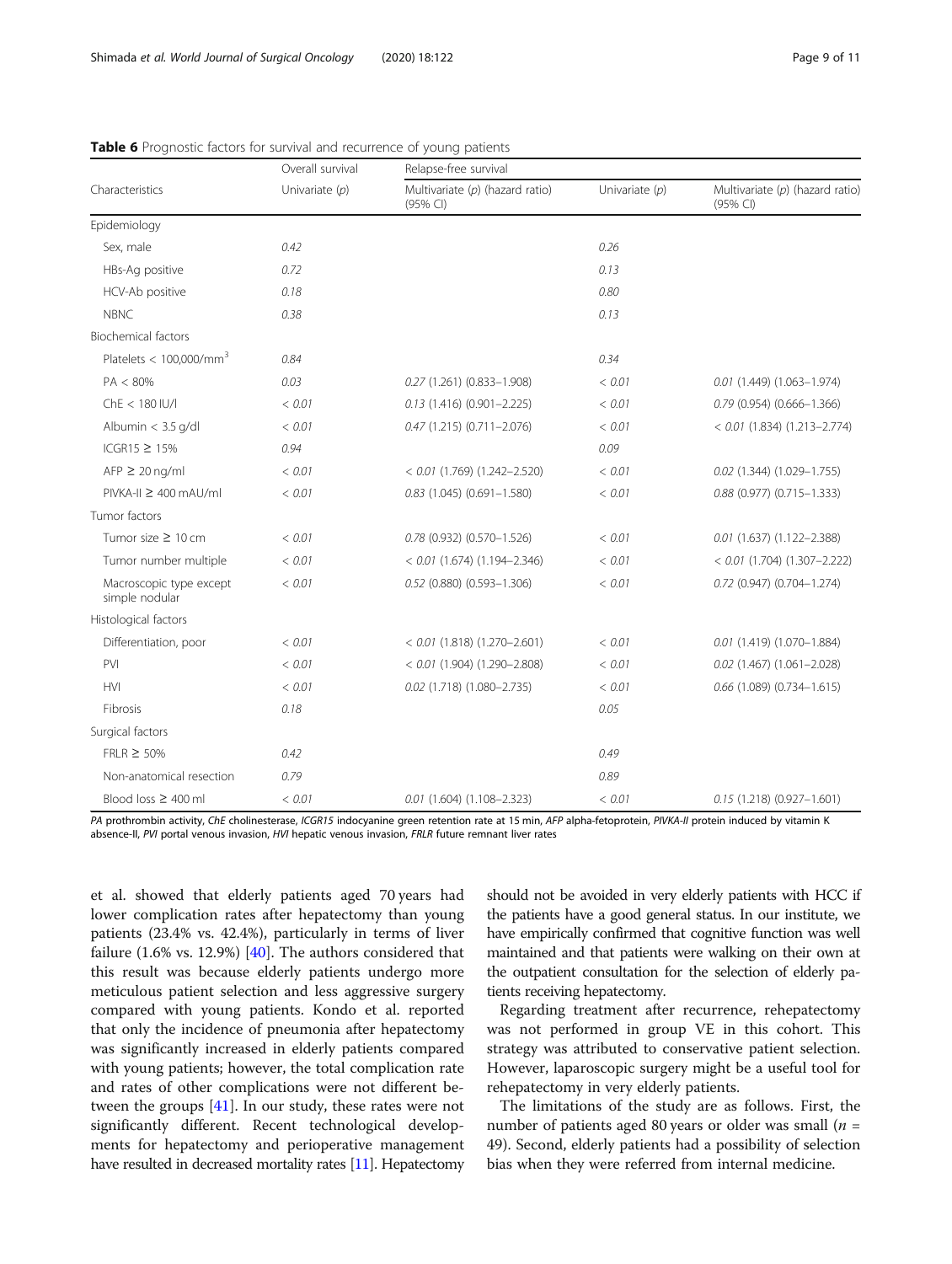<span id="page-9-0"></span>

#### Conclusions

Tumor factors may less influence the prognoses of very elderly patients with HCC compared with patients younger than 80 years old, and liver function reserve might be important for the long-term survival of these elderly patients. Hepatectomy can be safely performed, even in very elderly patients, using a close evaluation. Hepatectomy should not be avoided in very elderly patients with HCC if patients have a good general status because these elderly patients with HCC have the same prognoses as nonelderly individuals with HCC.

#### Abbreviations

HCC: Hepatocellular carcinoma; TACE: Transcatheter arterial

chemoembolization; HAI: Hepatic arterial infusion; HBs-Ag: HBs-antigen; HCV-Ab: HCV-antibody; ASA: American Society of Anesthesiologists; ICGR15: Indocyanine green retention test at 15 min; AFP: Alpha-fetoprotein; PIVKA-II: Protein induced by vitamin K absence-II; US: Ultrasound sonography; CT: Computed tomography; MRI: Magnetic resonance imaging; OS: Overall survival; RFS: Relapse-free survival; MST: Median survival time; NBNC: NonBNonC; PVI: Portal venous invasion; TACE: Transarterial chemoembolization; PA: Prothrombin activity; HVI: Hepatic venous invasion; ChE: Cholinesterase; FRLR: Future remnant liver rates

#### Acknowledgements

The authors would like to thank the staff of the Gastroenterological Surgery I Unit of the Hokkaido University Graduate School of Medicine for their kind cooperation.

#### Authors' contributions

SS and TK conceived the study concept and design, were involved with patient care, and drafted the manuscript and literature review. TO, AN, YA, YS, HK, and AT were involved with the formation of the study concept and design, patient care, and drafting of the manuscript and literature review. All authors have read and approved the final version of the manuscript.

#### Funding

Not applicable

#### Availability of data and materials

Not applicable

#### Ethics approval and consent to participate

This study was approved by the Hokkaido University Hospital Voluntary Clinical Study Committee and was performed in accordance with the Helsinki Declaration guidelines.

#### Consent for publication

Not applicable